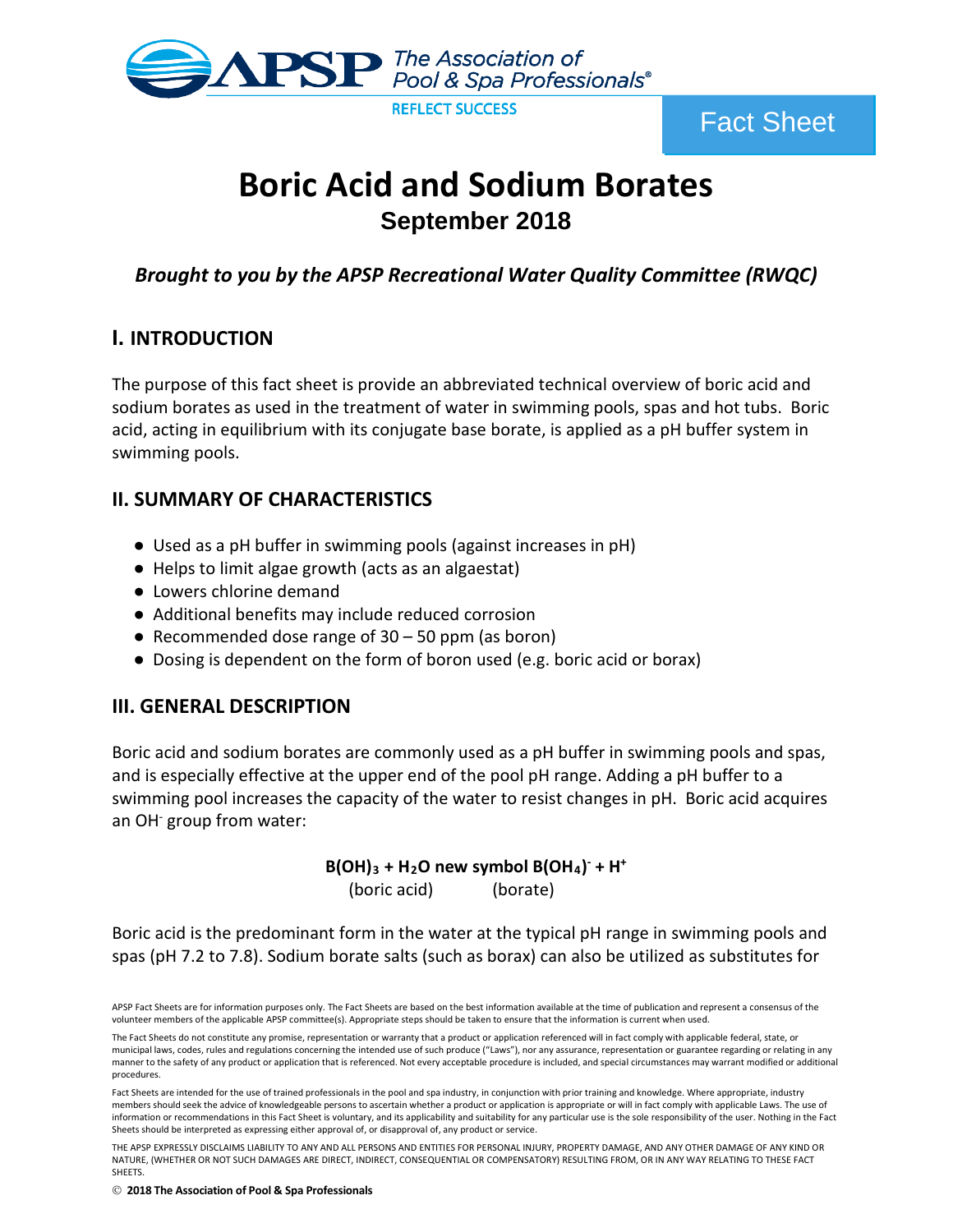

boric acid and have similar properties and functions. The physical and chemical properties of the boric acid and its borate salts are shown below:

| <b>Property</b>                   | <b>Boric Acid</b>                                 | <b>Borax</b>                             | <b>Borax Pentahydrate</b>                           | <b>Boron Sodium</b><br><b>Oxide Tetrahydrate</b> |
|-----------------------------------|---------------------------------------------------|------------------------------------------|-----------------------------------------------------|--------------------------------------------------|
| <b>Structure</b>                  | он<br>ΟН                                          | $\mathbf{w}^{\prime}$<br>кø              |                                                     | N.O<br>H <sub>D</sub><br>H.O<br><b>HUD</b>       |
| CAS#                              | 10043-35-3                                        | 1303-96-4                                | 12179-04-3                                          | 12280-03-4                                       |
| <b>Synonyms</b>                   | Boron trihydroxide;<br>Orthoboric acid            | Disodium tetraborate<br>decahydrate      | Sodium tetraborate<br>pentahydrate; Borax 5<br>mol, | Disodium octaborate<br>tetrahydrate              |
| <b>Chemical</b><br><b>Formula</b> | $H_3BO_3$                                         | $Na2B4O7$ .10H <sub>2</sub> 0            | $Na2B4O7 .5H2O$                                     | $Na2B8O13$ .4H <sub>2</sub> 0                    |
| <b>Molecular</b><br>Weight        | 61.83                                             | 381.43                                   | 291.35                                              | 412.51                                           |
| % Boron                           | 17.48%                                            | 11.34%                                   | 14.85%                                              | 21.0%                                            |
| <b>Physical</b><br><b>State</b>   | White or colorless<br>solid crystalline<br>powder | White or colorless<br>crystalline powder | Mild white alkaline salt                            | White powder                                     |

#### **Physical and Chemical Properties of Boric Acid and Borate Salts**

There are several functionalities that have been promoted for the use of boric acid (and borates) in swimming pools and spas. While pH buffering is the primary function, other functions attributed to the use of boric acid include inhibiting algae growth, reducing corrosion, adding tint or sparkle to the water and improving water "feel."

A recent review of the use of boric acid and borates in swimming pools found supportive evidence for the claims of reduced corrosion; however, more scientific evidence is needed to support claims relating to tint, sparkle and softer water "feel" as being attributable to boric acid. Regarding algaestatic effects, the review noted that there was no scientific support for the common assertion that borates starve algae of  $CO<sub>2</sub>$  and that the algaestatic activity is more likely to involve multiple molecular targets given the affinity of boric acid to form complexes with poly-hydroxyl compounds (Birch, 2015).

# **IV. APPLICATION**

Boric acid and sodium borates are typically sold in white crystalline powder form and are applied using a scoop or plastic bowl to broadcast the measured amount of powder into the water while walking around the perimeter of the swimming pool or spa.

In order to achieve the intended functions of borates, a common dose is 30-50 ppm as boron (1 ppm = 1 mg/L) but 50 ppm should not be exceeded. While typically described as 30-50 ppm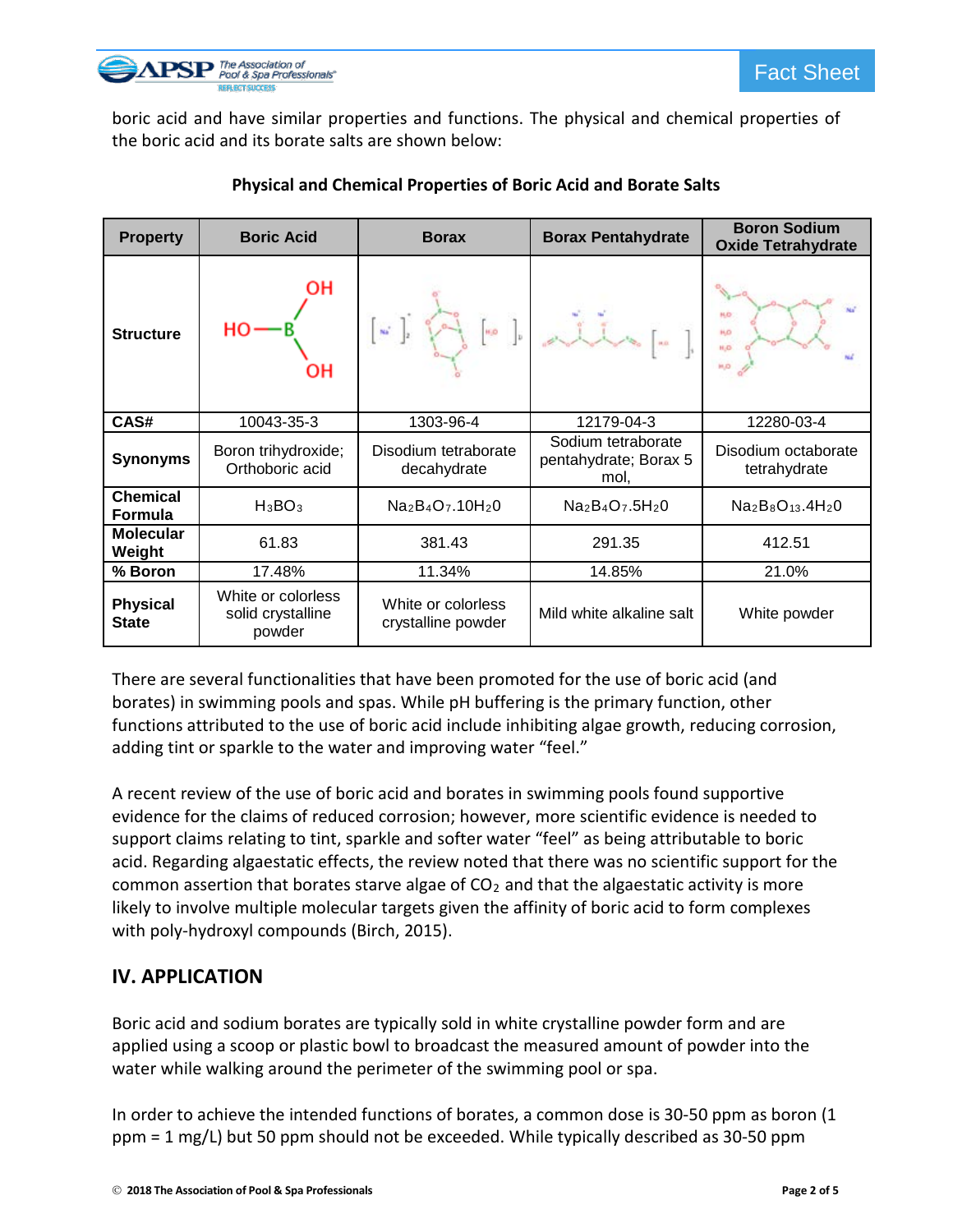

borates, borates are measured in ppm of boron. A pool operator must be careful to calculate the amount of boric acid or sodium borate salt necessary to obtain the correct concentration in the pool (as ppm boron). A few example calculations are provided below:

#### **Example Dose Calculations**

| How much borax would be needed to achieve adding 10 ppm (as boron) to a 10,000 gallon pool?                                                                                                                                                                     |  |  |  |  |
|-----------------------------------------------------------------------------------------------------------------------------------------------------------------------------------------------------------------------------------------------------------------|--|--|--|--|
| 381.43 (MW of borax)<br>10,000 gallons $\times$<br>10 oz (boron)<br>128 oz x<br>$x + 1$ lb = 7.05 lbs<br>$\mathsf{X}$<br>(37,854 liters)<br>1000000 oz (water)<br>43.24 (MW of boron x 4)<br>16 oz<br>(3.19kg)<br>1 gallon                                      |  |  |  |  |
| How much <b>boric acid</b> would be needed to achieve adding 10 ppm (as boron) to a 10,000 gallon pool?                                                                                                                                                         |  |  |  |  |
| $x$ 61.83 (MW of boric acid)<br>4.57 lbs<br>10,000 gallons $\times$<br>10 oz (boron)<br>128 oz x<br>$x + 1$ lb =<br>(37,854 liters)<br>10.81 (MW of boron)<br>16 oz<br>1000000 oz (water)<br>$(2.07 \text{ kg})$<br>1 gallon                                    |  |  |  |  |
| How much <b>borax pentahydrate</b> would be needed to achieve adding 10 ppm (as boron) to a 10,000 gallon pool?                                                                                                                                                 |  |  |  |  |
| 291.35 (MW of borax pentahydrate) $x$ 1 lb = 5.39 lbs<br>10 oz (boron) $\boldsymbol{\mathsf{x}}$<br>10,000 gallons $\times$<br>128 o <u>z</u> x<br>(37,854 liters)<br>1000000 oz (water)<br>16 oz<br>43.24 (MW of boron x 4)<br>$(2.44 \text{ kg})$<br>1 gallon |  |  |  |  |

It is important to recognize that the borax products will raise the pH of the water when added. Therefore, it is necessary to check for and remove excess metals in the water (copper or iron) to reduce the possibility of staining. Following addition of sodium borates (e.g. borax), the pH of the swimming pool will need to be lowered through the addition of muriatic acid or dry acid such as sodium bisulfate. The amount of acid required will be dependent on the type and amount of borate used. Boric acid is a weak acid and will only lower the pH slightly following addition. Use of boric acid does not require further addition of muriatic acid or removal of excess metals. Product labels will provide instructions for calculating the appropriate amounts of boric acid or sodium borates for a given swimming pool or spa volume.

As with any other pool chemical parameter, monitoring the concentration of boron should be included in routine testing of the pool or spa water. Boron levels can be reduced due to water loss (backwashing, filter cleaning, splash out or drag out). When boron concentrations fall below 30 ppm, sufficient boron should be added to restore the concentration to 30-50 ppm. There are several commercially available borate test strips or testing may be available at local pool supply stores. Even though these are labeled as "borate" tests, they are measuring boron concentration.

#### **V. PREVENTION & PRECAUTIONS**

In order to safely use and handle boric acid and sodium borate products, all individuals involved in their manufacture, distribution, sale and use should be trained and knowledgeable about their properties. Safety information is available on the product label, product safety data sheets (SDS), and manufacturer's training materials. This safety information will include product and packaging disposal instructions and spill response information.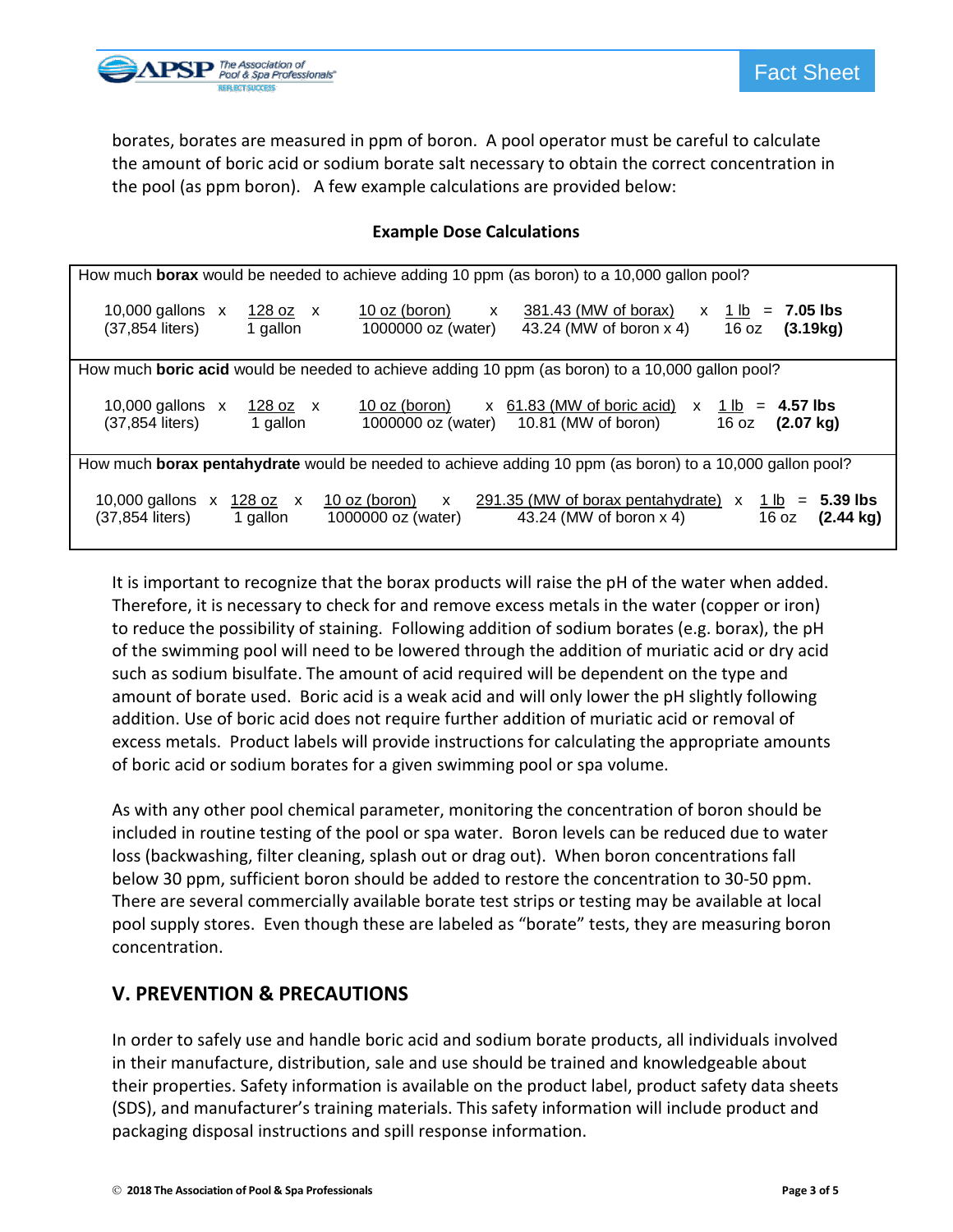

The available toxicity data for boron (as boric acid/borate salts) indicates moderate acute toxicity by the oral route of exposure. Cases of accidental boron poisoning have been reported indicating that the lethal doses of boron range from 15 to 20 grams for adults, 5 to 6 grams for children and 2 to 3 grams for infants.

The systemic toxicity of boric acid and sodium borates has been assessed by various agencies and organizations, including the U.S. EPA, which have set safety limits for the oral exposure to boron based on toxicity data from repeated dose studies in animals. Reproductive and developmental toxicity findings were identified as the most sensitive effects in animals following repeated oral exposure to boron. The U.S. EPA has set 0.2 mg/kg-day as an acceptable oral intake of boron from all sources which equates to 14 mg/day (based on a 70 kg body weight). Assessment of boron by the U.S. EPA and NSF International found that the currently recommended boron concentrations in swimming pools or spas of 30-50 mg/L as boron do not pose a significant risk to human health.

It is important to note that the above application rates have been set based on health protective concentrations; therefore, the swimming pool operators for pools using boric acid or sodium borates should regularly verify that appropriate concentrations are maintained.

#### **VI. REFERENCES**

ATSDR (Agency for Toxic Substances and Disease Registry). 2010. Toxicological Profile for Boron. U.S. Public Health Service. Available at: <http://www.atsdr.cdc.gov/toxprofiles/tp26.pdf>

Birch, R.G. 2015. Boric Acid as a Swimming Pool Buffer. The University of Queensland. Available at: [http://members.iinet.net.au/~jorobbirch/Boric\\_acid.pdf](http://members.iinet.net.au/%7Ejorobbirch/Boric_acid.pdf)

Lowry, R.W. 2018. Pool Chemistry for Residential Pools. Pool Chemistry Training Institute, LLC. Lowry Consulting Group, LLC. Houston, TX.

NSF/ANSI 50-2017. 2017. Equipment for Pools, Spas, Hot Tubs and Other Recreational Water Facilities.

U.S. EPA (U.S. Environmental Protection Agency). 2004. *Toxicological Review of Boron and Compounds in Support of Summary Information on the Integrated Risk Information System (IRIS)*; U.S Environmental Protection Agency, U.S. Government Printing Office: Washington, DC, 2004. Available at:

[https://cfpub.epa.gov/ncea/iris/iris\\_documents/documents/toxreviews/0410tr.pdf](https://cfpub.epa.gov/ncea/iris/iris_documents/documents/toxreviews/0410tr.pdf)

U.S. EPA (U.S. Environmental Protection Agency). 2008a. Drinking Water Health Advisory for Boron. Health and Ecological Criteria Division, Office of Science and Technology, Office of Water. Doc No. 822-R-08-013. Health Available at: [https://www.epa.gov/sites/production/files/2014](https://www.epa.gov/sites/production/files/2014-09/documents/drinking_water_health_advisory_for_boron.pdf)-

[09/documents/drinking\\_water\\_health\\_advisory\\_for\\_boron.pdf](https://www.epa.gov/sites/production/files/2014-09/documents/drinking_water_health_advisory_for_boron.pdf)